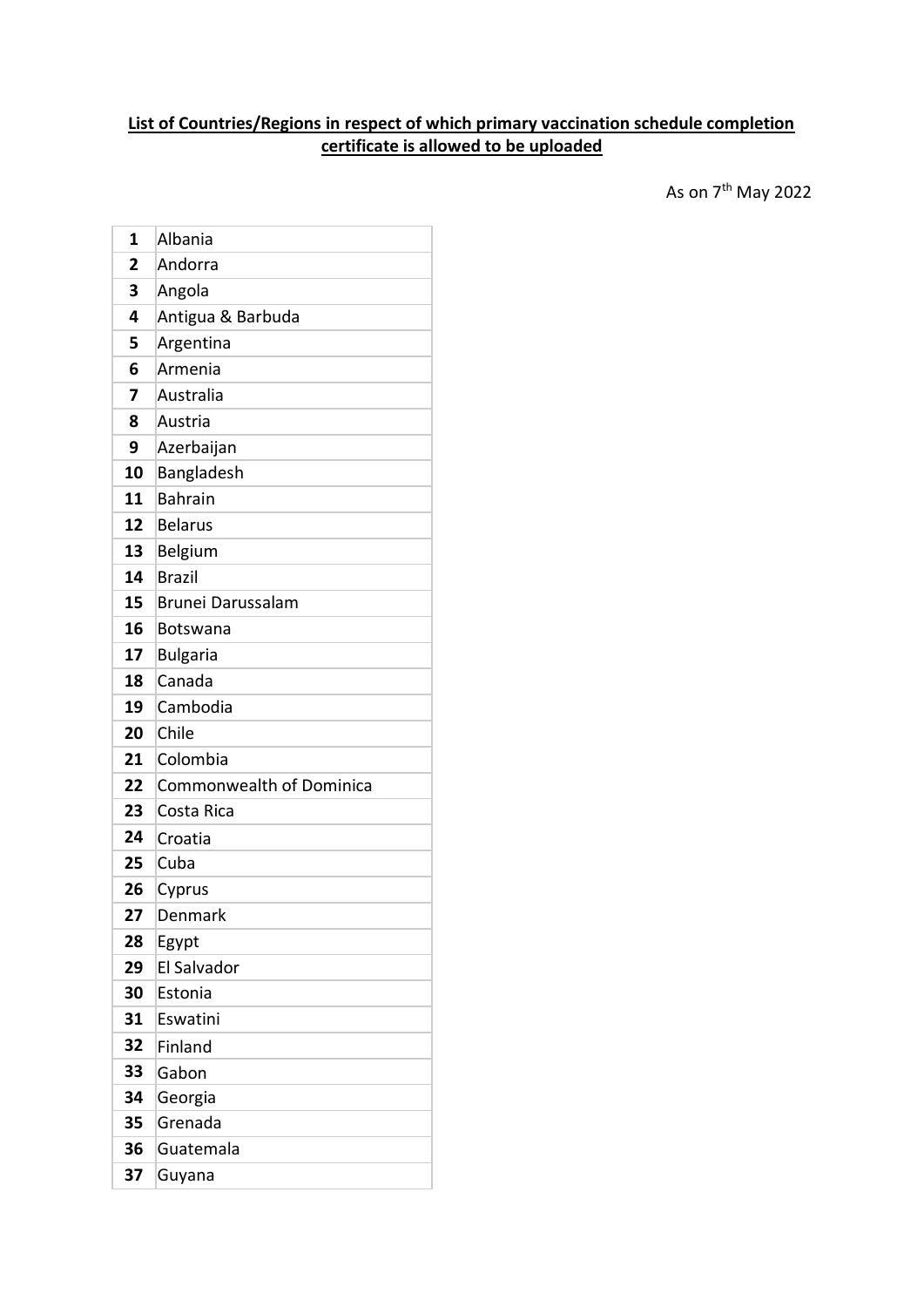| 38 | <b>Honduras</b>    |
|----|--------------------|
| 39 | Hong Kong          |
| 40 | Hungary            |
| 41 | Iceland            |
| 42 | Indonesia          |
| 43 | Iran               |
| 44 | Iraq               |
| 45 | Ireland            |
| 46 | Israel             |
| 47 | Kazakhstan         |
| 48 | Kenya              |
| 49 | Kingdom of Morocco |
| 50 | Kuwait             |
| 51 | Kyrgyzstan         |
| 52 | Lao PDR            |
| 53 | Latvia             |
| 54 | Lebanon            |
| 55 | Liberia            |
| 56 | Liechtenstein      |
| 57 | Lithuania          |
| 58 | Malaysia           |
| 59 | <b>Maldives</b>    |
| 60 | Mali               |
| 61 | <b>Mauritius</b>   |
| 62 | Mexico             |
| 63 | Moldova            |
| 64 | Mongolia           |
| 65 | Mozambique         |
| 66 | Myanmar            |
| 67 | Namibia            |
| 68 | Nauru              |
| 69 | Nepal              |
| 70 | New Zealand        |
| 71 | Netherlands        |
| 72 | Nicaragua          |
| 73 | Nigeria            |
| 74 | North Macedonia    |
| 75 | Oman               |
| 76 | Paraguay           |
| 77 | Panama             |
| 78 | Peru               |